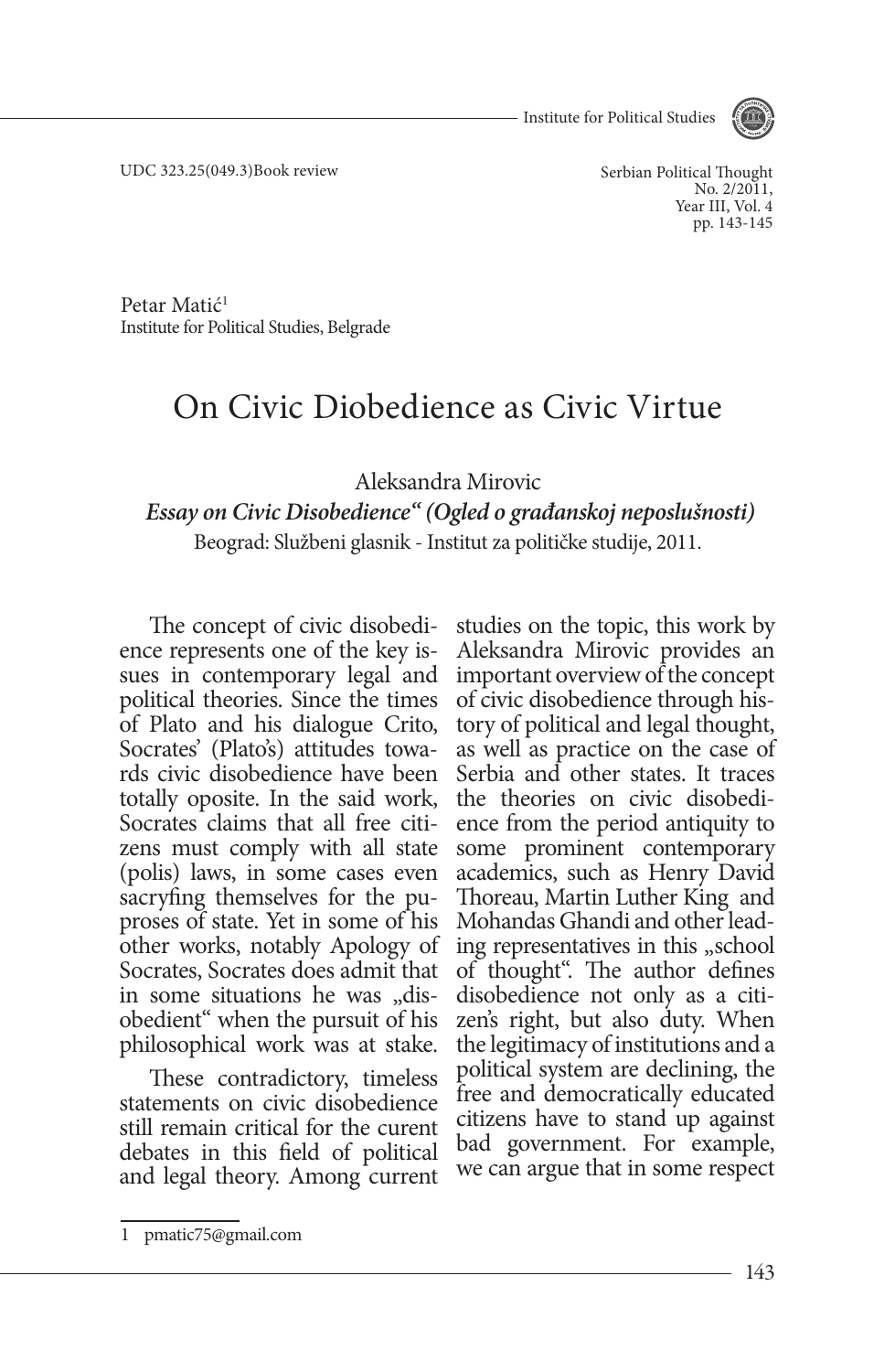## **SERBIAN** POLITICAL **THOUGHT**

law or government act is justifiable, but from the perspective of legitimacy it is not obligatory for citizens to obey such a decision.

The author proposes several prerequisites for civic disobedience to be legitimate. The first among them is that the methods of cititizens' resistance to the government need to be non-violent, but there is a significant difference here from the Rawlsian model of non-violence. The author shows that, in many respects, civic movements world-wide have used some elements of violence in trying to achieve their political goals. Second, but not less important, is citizens' education. Politically educated citizens have to know their duties and, in order to act responsibly and rationally in a society, they have to know all prin-<br>ciples underlying constitutional and legal framework. Finally, even in situations of a  $_{\rm{m}}$ minimalistic state" when there only some ele- ments of democratic procedures and practices exist, citizens need to know how to respond in de- fence of their basic human and democratic rights. She dismisses John Rawls concept of "pure pro-<br>cedural justice" as eqivalent to legitimacy and system functi-oning. The crucial distinction between polical culture and civic culture, as the author claims, is that civic culture combines modern and traditional values in a way that makes each society unique.

Special attention is paid to the civil society role in the exercise of civic disobedience. During the Milosevics regime, civil society played a central and most promi- nent role in process of democratic changes. The oppresive and authoritarian regime was primarily challenged from below (bottom – up strategy), and when citizens finally took part in disobedience, the regime collapsed. Without civic involvement, the regime change in Serbia at the turn of the millenium would have been inconceivable. In fact, the new political culture rising during the 1990s, and the process of democratic socialization made these changes possible. And in all "silent revolutions" around the globe, or- ganized citizens have played the critical, the most instrumental , and the far reaching role in demo- cratic changes. This provocative, innovative and current academic study features several different dimensions. The author follows the strands of onthological, phenom- enological and especilly normative issues surrounding the topic of civic disobedince. As she observes: "the polical order has to be legitimized over and over again." Without a constant and continual political order legimitization process, the critical role of citizens in the control of their represen- tatives would be lost. Hence the author points out that we can not talk about order "self-legitimiza-<br>tion" or "electoral" legitimization. When cohesion, ethical and civic engagement is lost, can we speak about civic disobedience at all? And similarly, without citizens'